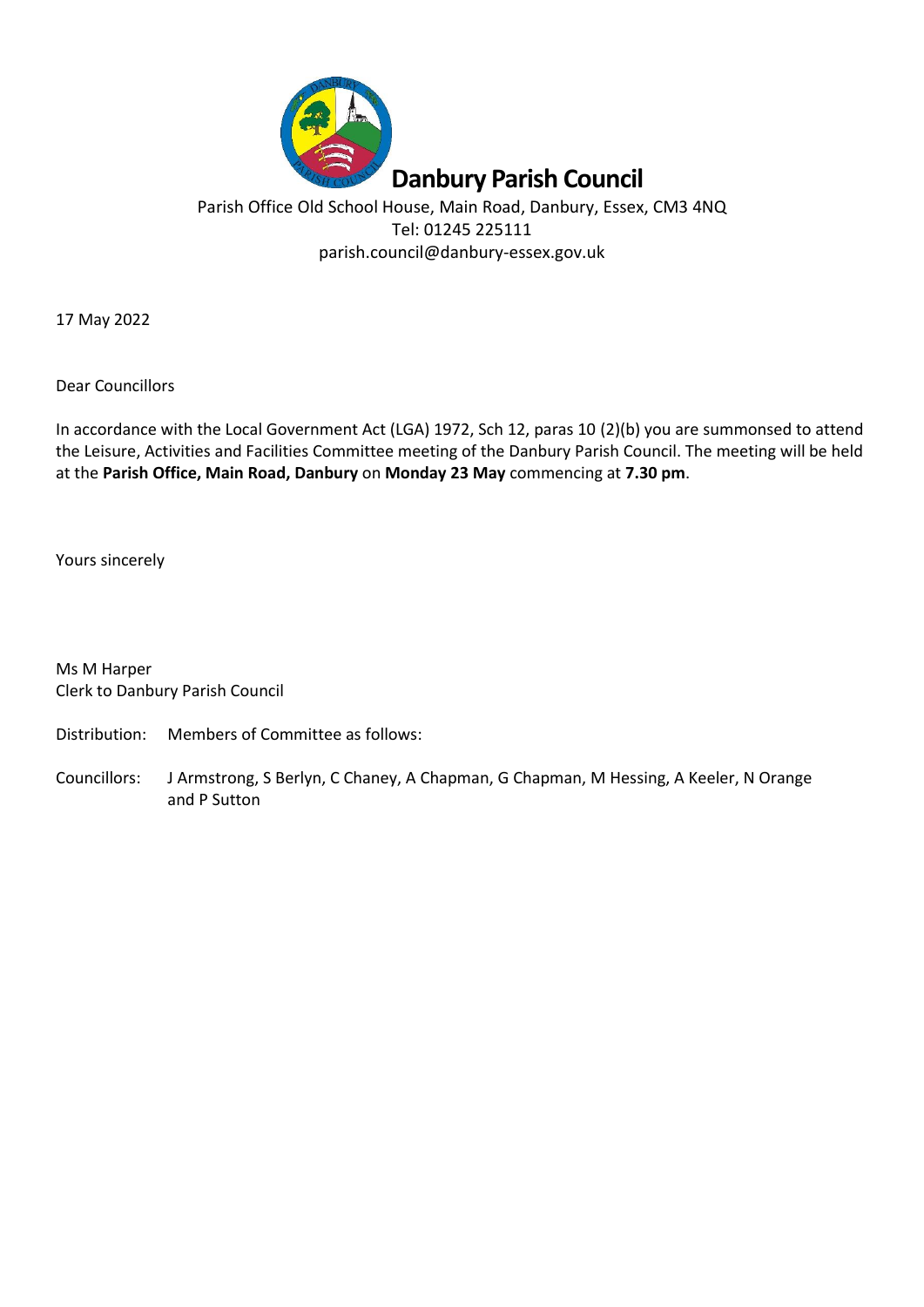## **22/23.01 Election of Chair and Vice Chair**

To elect Chair of the Committee

## **22/23.02 Election of Chair and Vice Chair**

To elect Vice Chair of the Committee

## **22/23.03 Apologies for absence**

#### **22/23.04 Declarations of Interest**

Members are required to declare any personal or prejudicial interests they know they may have in items of business on the meeting's agenda. They are reminded that they will need to repeat their declaration at the appropriate point in the meeting and leave the room if the interest is a prejudicial one. Unforeseen interests must be declared similarly at the appropriate time. Members have dispensation to discuss and vote in respect of matters relating to the Precept and the DCA.

### **22/23.05 Public Question Time**

Members of the public are invited to address the Council, give their views and question the Council on issues on this agenda, or raise issues for future consideration (at the discretion of the Chairman). Members of the public may not take part in the Council meeting itself. At the close of this item members of the public will no longer be permitted to address the Council unless invited to do so by the Chairman. The session will last for a maximum of 15 minutes with any individual contribution lasting a maximum of 5 minutes. Members of the public should address their representation through the Chairman of the meeting.

### **22/23.06 To approve Minutes of the Facilities Committee meeting held 7 March 2022**

To approve the minutes of the Facilities Committee meeting held on 7 March 2022

### **22/23.07 To approve Minutes of the Leisure & Activities Committee meeting held 7 April 2022**

To approve the minutes of the Leisure & Activities Committee meeting held on 7 April 2022

## **22/23.08 To approve Minutes of the Leisure & Activities Sub Committee meeting held 22 April 2022**

To approve the minutes of the Leisure & Activities Sub Committee meeting held on 22 April 2022

#### **22/23.09 Actions from the Minutes**

To note actions (Appendix 1)

## **22/23.10 Sub Committees and Working Groups**

- 22/23.10.1 To agree that the Leisure, Activities & Facilities Committee set up the following Sub Committees
	- Play Project retaining the existing Terms of Reference (Appendix 2)
	- Sports & Social Centre Terms of Reference attached (Appendix 3)
- 22/23.10.2 To agree the membership of the Sub Committees
- 22/23.10.3 To agree the membership of the Turnaround Working Group who meet with the DCA and Lifestyle Fitness to review performance of the Sports & Social Centre

#### **23/23.11 External Inspection**

To note that there is a broken tile on the roof of the Sports Centre – we are waiting for confirmation from cricket teams regarding insurance claim

#### **22/23.12 Asset Maintenance – delegated powers**

To note that the damaged bench in the children play- area has been repaired

To note that alternative quotes are being sought for the replacement roof at Eves Corner Shelter and refurbishment works at Runsell Green Shelter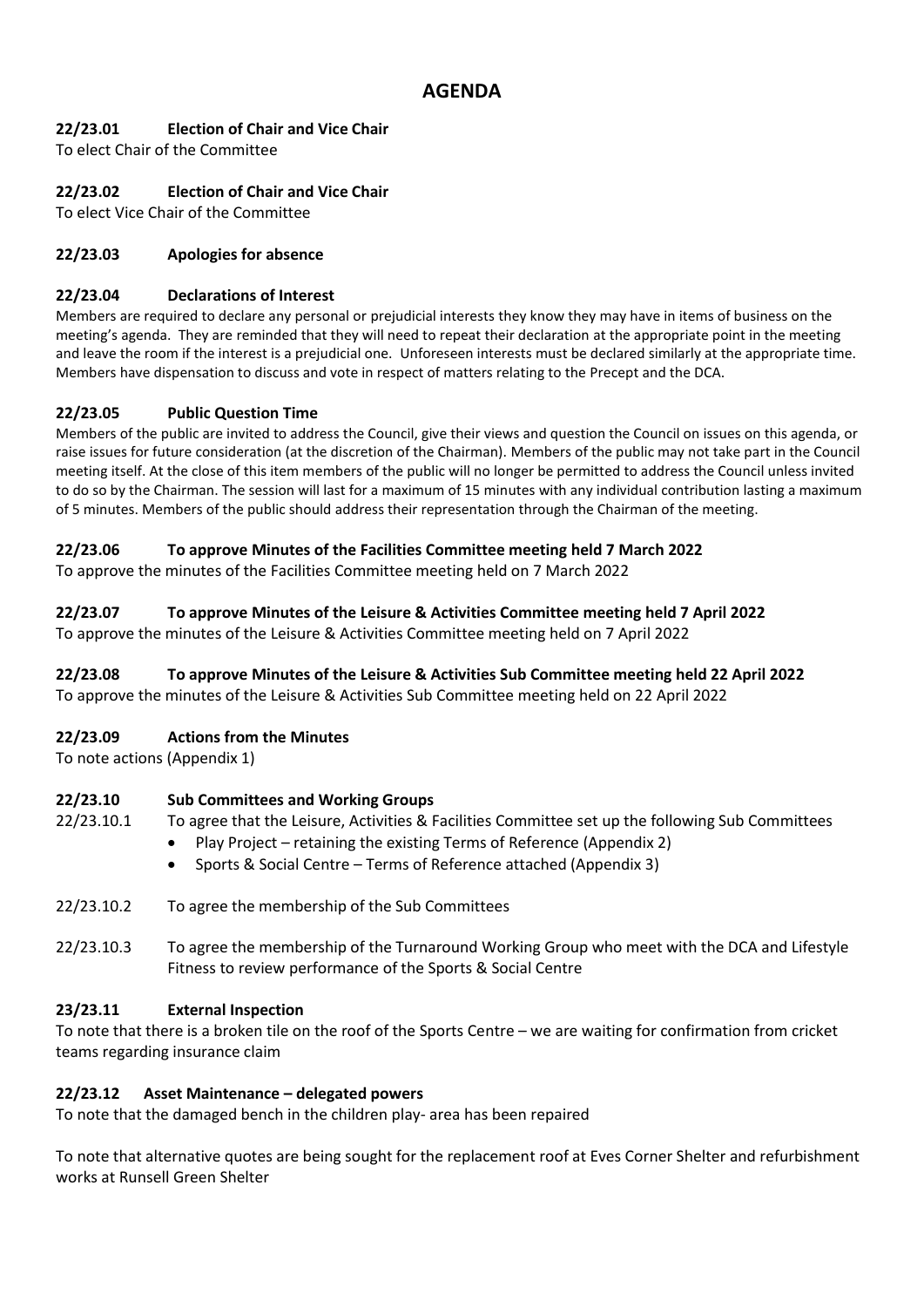## **22/23.13 Assets**

To consider purchase of a new dog waste bin to replace the one located in Mayes Lane carpark at the entrance to Pitch 2 as the existing bin is very rusty and in poor condition, up to a cost of £400.00 including installation.

## **22/23.14 Electric Charging Points**

- 22/23.14.1 To note that the funding application has been submitted to Essex County Council for electric charging points and, following meeting with the scheme administrators we are waiting for to find out if we have been awarded any funding
- 22/23.14.2 To agree that if funding is awarded, the Clerk will continue to work with Sustainable Danbury on a plan for having electrical charging point installed at either both or one of the carparks

## **22/23.15 Dawson Memorial Fields**

22/23.15.1 Potential Subsidence

To consider the report from Cllr Armstrong (Appendix 4 – to follow)

## 22/23.15.2 Cycle Racks cycling

To consider the repositioning of the cycle rack in Main Road carpark; this will necessitate around 1metre of hedge to be cut from the area shown. Cost will be available at the meeting



## 22/23.15.3 Clock on Copula at Sports & Social Centre

To note that the site inspection has been booked for 21 June, subject to confirmation of internal access requirements. Following the inspection, a report will be made available on the suitability and costs of installation and maintenance

## **22/23.16 Play Project**

To note the updated project report (Appendix 5)

## **22/23.17 Play Equipment Annual Safety Inspection Report**

To consider the report and the comments added to the report by the Clerk (Appendix 6)

## **22/23.18 Request from Resident to hold a children party on Pitch 2**

To consider the request from a resident to hold a children's birthday party on Pitch 2 at the end of June with outside caterers and a bouncy castle (they are not hiring the Sports Hall).

## **22/23.19 Community Engagement**

Committee to highlight any issues they believe residents should be made aware of

## **22/23.20 Matters for Report (for information only)**

To note information